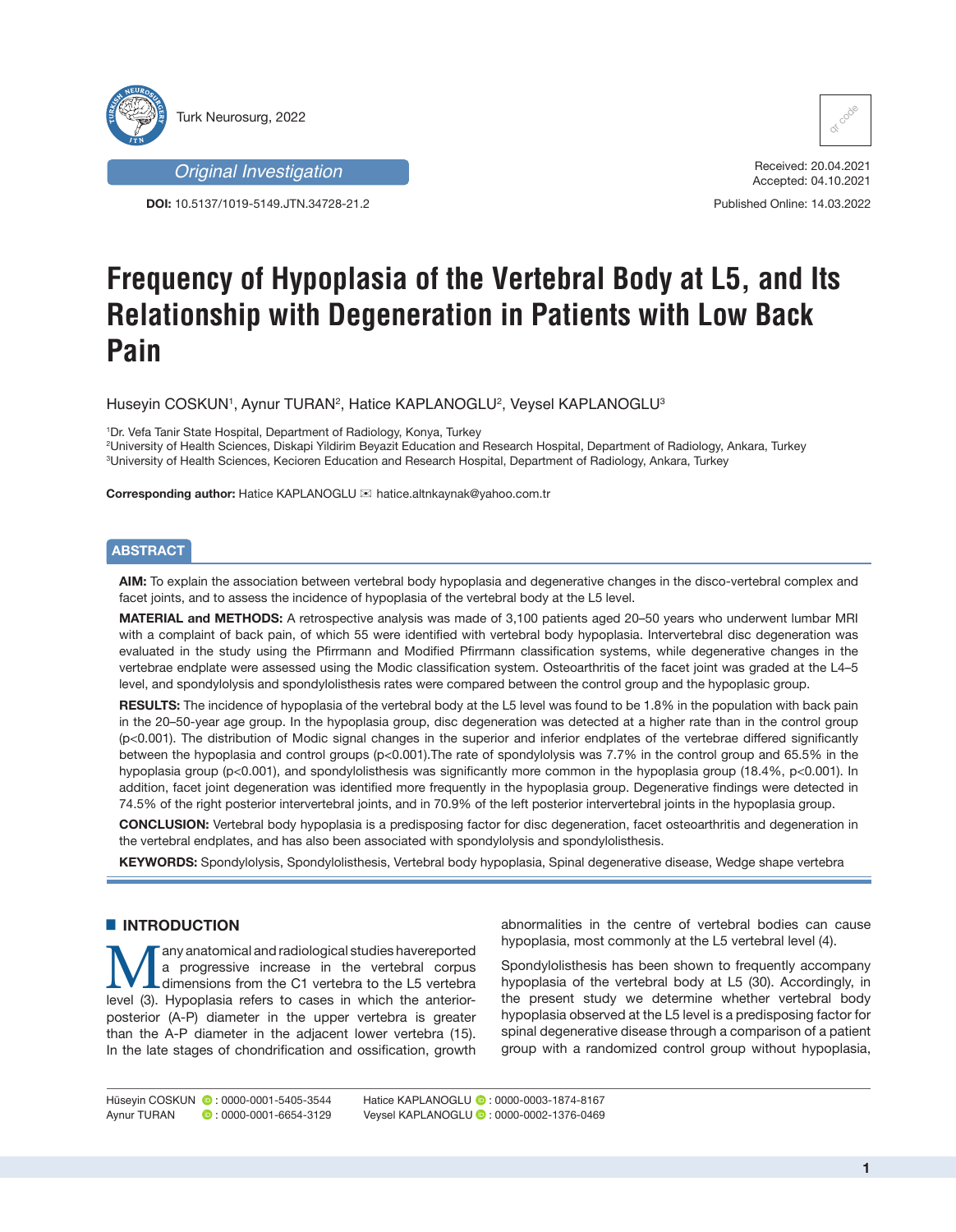

**Figure 1: A)** T2-weighted sagittal plane MR image, L4, L5 and S1 vertebra anteroposterior diameter measurements. **B)** T2-weighted sagittal plane MR image, L5 vertebra wedging angle measurement, L5 vertebra prevertebral fat tissue thickness measurement. **C)** T2 weighted sagittal plane MR image, L5 vertebra anterior and posterior edge height measurements.



**Figure 2:** T2-weighted sagittal plane MR image, blue arrow: Normal disc, yellow arrow: Degenerate disc, red arrow: Hypoplastic vertebra.

making use of systems that classify lumbar degenerative disease based on MRI findings. In addition, we compare the frequency of spondylolysis and spondylolisthesis in cases of vertebral body hypoplasia with that of a control group, and discuss the possible reasons for the differences.

# █ **MATERIAL and METHODS**

A total of 3,100 patients who presented to our clinic with lower back pain between August 2016 and May 2018, and who underwent a lumbar MRI in a 1.5T MAGNETOM Aeradevice (Siemens Healthineers, Erlangen, Germany), a 1.5T GyroscanIntera (Philips, Best, The Netherlands) device and a 1.5T Achieva (Philips, Best, The Netherlands) device, were evaluated retrospectively from picture archiving and a communication system (PACS). As the standard protocol for a

lumbar MRI examination, 4 mm-thick T2-weighted fast spinecho (FSE) (time to repetition (TR)/time to echo (TE) 3,300 ms/91 ms) sequences parallel to the discs between the L1–S1 vertebrae in the axial plane, and 4 mm-thick T1-weighted FSE (TR/TE 440 ms/15 ms) and T2-weighted FSE (TR/TE 3,600 ms/105 ms) sequences in the sagittal plane were evaluated.

A total of 55 L5 vertebral body hypoplasia cases, including 33 males and 22 females, with a mean age of 37.2 (20–50) years were identified. The control group included 300 people (163 male, 137 female) without corpus hypoplasia and with a mean age of 37 (20–50), who were selected through a random sampling method from among 3,045 people with similar demographic characteristics. People aged below 20 or over 50 years, and those with hyperparathyroidism, hypothyroidism, Cushing's disease, diabetes mellitus, renal osteodystrophy, rheumatologic disease, infection, tumoral lesions, scalloping masses, connective tissue disease, glucocorticoid, bisphosphonate or antirheumatoid drug use, tropism in the posterior intervertebral joint and lumbosacral transitional vertebrae were excluded from the control group (3,14,15).

The hypoplasia examination involved the measurement of AP diameter from the middle section for the L4 and L5 vertebral bodies, and from the midsagittal line at the superior endplate level for S1 (31) (Figure 1A-C). Cases with a minimum diameter difference of 2 mm between the L4–L5 vertebral bodies were included in the hypoplasia group (30). For the evaluation of lumbar degenerative disease, changes at the level of the L5 vertebra, the adjacent discs and the posterior intervertebral joint were examined, and the spondylolysis-spondylolisthesis rates were compared.

The modified Pfirrmann system was used for the classification of disc degeneration, in which grade 1 refers to the absence of disc degeneration and grade 8 indicates disc collapse (9) (Figure 2, Table I). Degeneration in the vertebral endplates, on the other hand, was assessed using the classification system described by Modic et al., which is based on hypointense and hyperintense oedema in T1-weighted and T2-weighted images, respectively, hyperintense fatty changes in T1 and T2-weighted images, and a hypointense appearance, indicating sclerosis in T1- and T2-weighted images (17,25).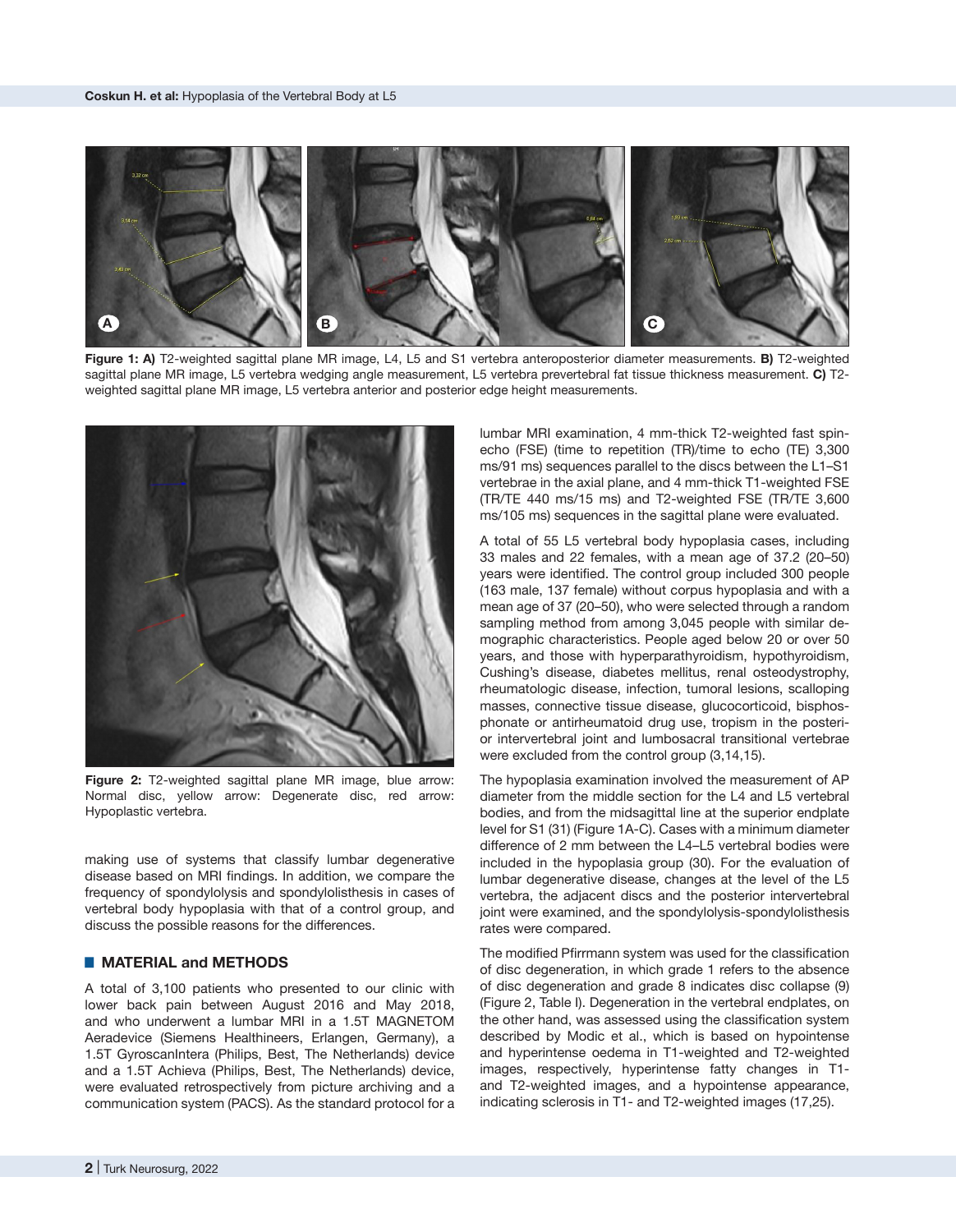**Table I:** Comparison of the L5 Wedging Angle, L5 Anterior and Posterior Height and Fat Tissue Thickness (mm) Between the Study **Groups** 

|                             |               | Hypoplasia Group (n=55) | Control Group (n=300) |               |         |
|-----------------------------|---------------|-------------------------|-----------------------|---------------|---------|
|                             | <b>Median</b> | Min-Max                 | <b>Median</b>         | Min-Max       | `p      |
| L5 wedging angle            | 14            | $8 - 20$                | 8                     | $0 - 18$      | < 0.001 |
| L5 anterior height          | 28.0          | 22.2-31.5               | 27.8                  | $20.0 - 34.9$ | 0.768   |
| L5 posterior height         | 19.9          | $15.2 - 25.3$           | 24.0                  | 18.0-31.1     | < 0.001 |
| <b>Fat tissue thickness</b> | 6.0           | $2.0 - 9.0$             | 2.0                   | $1.0 - 6.0$   | < 0.001 |

*\* Mann-Whitney U test; Min: Minimum, Max: Maximum.*

Spondylolysis was defined as the presence of a unilateral or bilateral pars interarticularis defect in the absence of a shift in the vertebral body, while spondylolisthesis was evaluated as a slipping of the vertebra together with the upper vertebral column over the inferior vertebral body.

#### **Statistical Analysis**

The measurements were presented as mean and standard deviation (SD), or as median (median) or minimum/maximum values for numerical data. Kolmogorov-Smirnov and Shapiro-Wilk tests were used to determine whether the numerical values obtained from the measurement were compatible with a normal distribution. For the comparison of numerical values between paired groups, an Independent-samples t-test (Student's t-test) was used for the normally distributed data, and a Mann-Whitney U test was conducted for data that did not comply with a normal distribution. Nominal or ordinal data obtained through counting were presented as numbers and percentages. A Chi-square test was conducted for the comparison of nominal or ordinal data between independent groups. The statistical analyses were performed using IBM SPSS Statistics for Windows (Version 25.0. Armonk, NY: IBM Corp.). A P value below 0.05 was considered statistically significant.

# █ **RESULTS**

Of the total 3,100 cases who presented to our hospital with lower back pain and who underwent an MRI were examined, hypoplasia of the L5 vertebral body was detected in 55. The frequency of this anomaly among the asymptomatic cases in the 20–50 years group was 1.8%.

Subsequently, 55 patients identified with vertebral body hypoplasia (33 males, 22 females) and 300 controls (163 males and 137 females) were included in the sample. There was no statistically significant difference between the hypoplasia and control groups in terms of the male/female ratio (1.5 versus 1.2; 0.782), or mean age (37.2  $\pm$  8.7 versus 37.0  $\pm$  8.8 years; p=0.956).

No significant difference was found between the two groups in terms of the L4/AP and S1/AP diameters (p=0.495 and p=0.973, respectively). The L5 AP diameter was significantly lower in the hypoplasia group (29.8  $\pm$  2.2 mm) than in the control group  $(32.1 \pm 3.0 \text{ mm})$  (p<0.001).

Statistically significant differences were noted between the hypoplasia and control groups in the absolute values of the L4–L5 and L5–S1 AP diameter differences. The median value of the L4–L5 AP diameter difference in the hypoplasia group was significantly higher than in the control group (p<0.001), and the L5–S1 AP diameter difference was found to be significantly higher in the hypoplasia group than in the control group (p<0.001).

In the hypoplasia group, the wedging angle in the L5 vertebral body was found to be significantly higher than in the control group (p<0.001) (Table I). While there was no significant difference between the hypoplasia and control groups in terms of the anterior height of the L5 vertebra (p=0.768), the posterior height of this vertebra was significantly lower in the hypoplasia group (p<0.001) (Table II). The hypoplasia group was observed to have a significantly higher posterior epidural fat tissue thickness than the control group (p<0.001) (Table I).

Paired groups were compared according to the modified Pfirrmann grading system as low grade (grades 1-4) and high grade (grades 5-8) at the L4–L5 and L5–S1 intervertebral disc levels. It was observed that high grades were more common in the hypoplasia group (p<0.001) (Table III). According to the modified Pfirrmann scoring system, the percentage of grade 5-8, which indicates greater disc degeneration, was 50.9% in the group with vertebral body hypoplasia at the L4–L5 intervertebral disc level, and 16.3% in the control group (p <0.001) (Table III). In the group with vertebral body hypoplasia at the L5–S1 intervertebral disc level, the percentage of grade 5–8 was significantly higher (65.5% versus 32.7%; p<0.001) (Table III).

The rate of Modic signal changes in the L5 vertebra superior endplate was 34.5% in the hypoplasia group and 11.3% in the control group (p<0.001) (Table IV). The distribution of Modic signal changes in the inferior endplate of the L5 vertebra were higher in the hypoplasia group (p<0.001) (Table IV). The rate of spondylolysis was 7.7% in the control group and 65.5% in the hypoplasia group (p<0.001), and the rate of spondylolisthesis was 2.7% and 18.2%, respectively (p<0.001) (Table V).

#### █ **DISCUSSION**

The condition in which the sagittal diameter of the vertebra is less than that of the upper vertebra is referred to as hypoplasia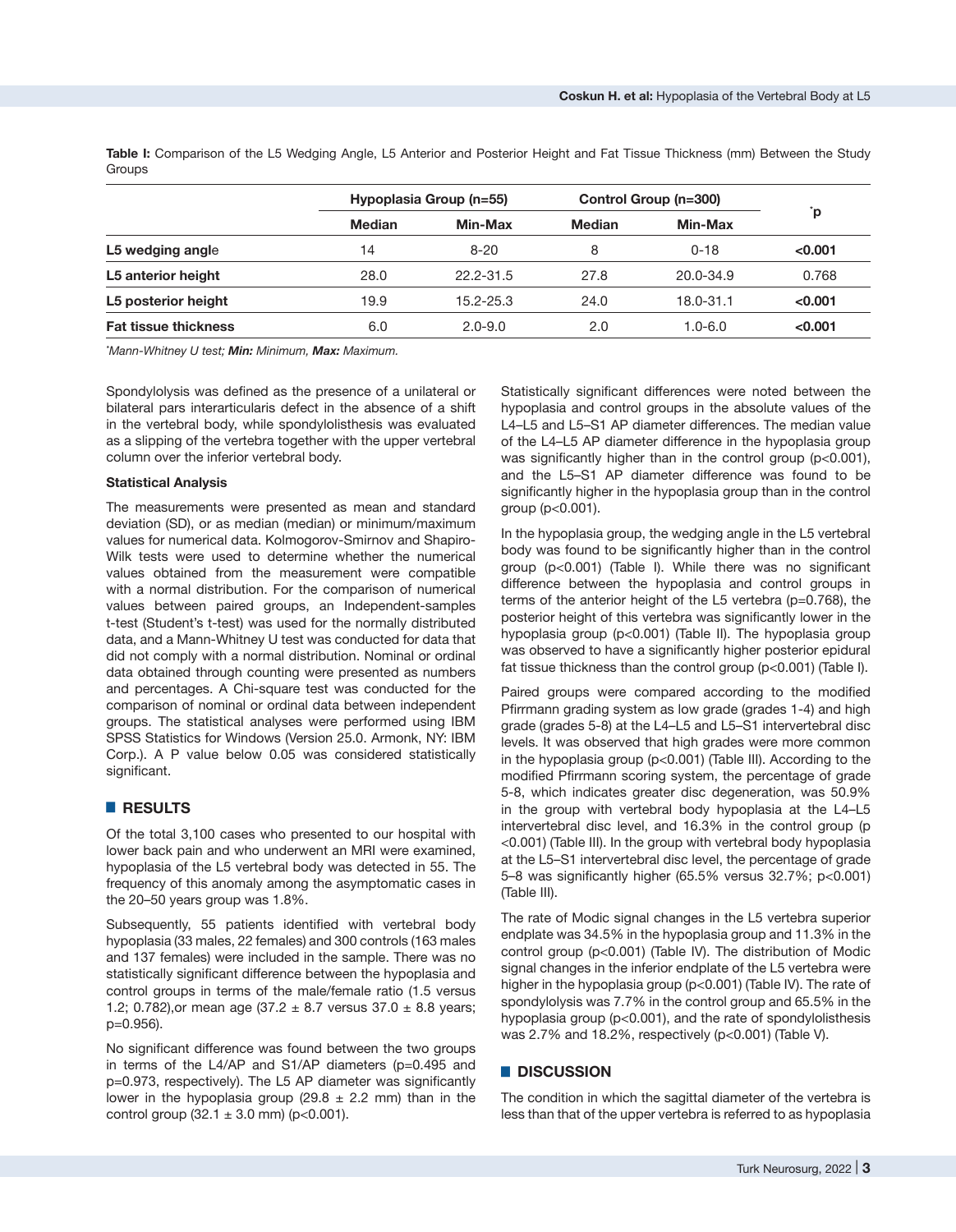| Grade | Structural characteristics-signal intensity                        | <b>Annulus Fibrosus-</b><br><b>Nucleus Distinction</b> | Disc height        |  |
|-------|--------------------------------------------------------------------|--------------------------------------------------------|--------------------|--|
|       | Like cerebrospinal fluid, homogenously hyperintense                | Present                                                | Normal             |  |
| 2     | Like presacral fat tissue, hyperintense                            | Present                                                | Normal             |  |
| 3     | Less hyperintense than presacral fat tissue                        | Present                                                | Normal             |  |
| 4     | Minimally hyperintense relative to the outer fibers of the annulus | Absent                                                 | Normal             |  |
| 5     | Like the outer fibers of the annulus, hypointense                  | Absent                                                 | Normal             |  |
| 6     | Hypointense                                                        | Absent                                                 | Less than 30% loss |  |
|       | Hypointense                                                        | Absent                                                 | 30-60 loss         |  |
| 8     | Hypointense                                                        | Absent                                                 | More than 60% loss |  |

# **Table II:** Modified Pfirrmann Disc Degeneration Grading System

**Table III:** Comparison of Grades in Pfirrmann and Modified Pfirrmann Classification Systems in Hypoplasia and Control Groups

|                                                      |                         | Hypoplasia Group (n=55)<br>Control Group (n=300) |               |                |      |                |         |
|------------------------------------------------------|-------------------------|--------------------------------------------------|---------------|----------------|------|----------------|---------|
|                                                      |                         | <b>Number</b>                                    | $\frac{0}{0}$ | <b>Number</b>  | $\%$ | c <sup>2</sup> | `P      |
|                                                      | 1                       | 10                                               | 18.2          | 188            | 62.7 |                |         |
|                                                      | $\overline{\mathbf{2}}$ | 36                                               | 65.5          | 98             | 32.7 |                |         |
| L4-L5 disc level Pfirmann<br>grading system          | 3                       | 6                                                | 10.9          | 11             | 3.7  | 40.2           | < 0.001 |
|                                                      | 4                       | $\overline{2}$                                   | 3.6           | $\overline{c}$ | 0.7  |                |         |
|                                                      | 5                       | $\mathbf{1}$                                     | 1.8           | 1              | 0.3  |                |         |
|                                                      | 1                       | $\mathsf 0$                                      | 0.0           | 18             | 6.0  |                |         |
|                                                      | $\overline{\mathbf{2}}$ | 5                                                | 9.1           | 91             | 30.3 |                |         |
|                                                      | 3                       | 5                                                | 9.1           | 80             | 26.7 |                |         |
| L4-L5 disc level Modified<br>Pfirmann grading system | 4                       | 17                                               | 30.9          | 62             | 20.7 | 45.8           | < 0.001 |
|                                                      | 5                       | 19                                               | 34.5          | 36             | 12.0 |                |         |
|                                                      | 6                       | 6                                                | 10.9          | 10             | 3.3  |                |         |
|                                                      | $\overline{7}$          | 3                                                | 5.5           | 3              | 1.0  |                |         |
|                                                      | 1                       | 10                                               | 18.2          | 155            | 51.7 |                |         |
|                                                      | $\overline{2}$          | 28                                               | 50.9          | 88             | 29.3 |                |         |
| L5-S1 disc level Pfirmann<br>grading system          | 3                       | 10                                               | 18.2          | 46             | 15.3 | 26.9           | < 0.001 |
|                                                      | 4                       | $\overline{4}$                                   | 7.3           | $\overline{4}$ | 1.3  |                |         |
|                                                      | 5                       | 3                                                | 5.5           | $\overline{7}$ | 2.3  |                |         |
|                                                      | 1                       | $\mathsf 0$                                      | 0.0           | 10             | 3.3  |                |         |
|                                                      | $\overline{\mathbf{2}}$ | 3                                                | 5.5           | 80             | 26.7 |                |         |
|                                                      | 3                       | 8                                                | 14.5          | 67             | 22.3 |                |         |
| L5-S1 disc level Modified                            | $\overline{\mathbf{4}}$ | 8                                                | 14.5          | 45             | 15.0 |                |         |
| Pfirmann grading system                              | 5                       | 19                                               | 34.5          | 44             | 14.7 | 31.6           | < 0.001 |
|                                                      | $6\phantom{a}$          | 10                                               | 18.2          | 44             | 14.7 |                |         |
|                                                      | $\overline{7}$          | $\overline{4}$                                   | 7.3           | 5              | 1.7  |                |         |
|                                                      | 8                       | 3                                                | 5.5           | 5              | 1.7  |                |         |

*\* Chi-square test.*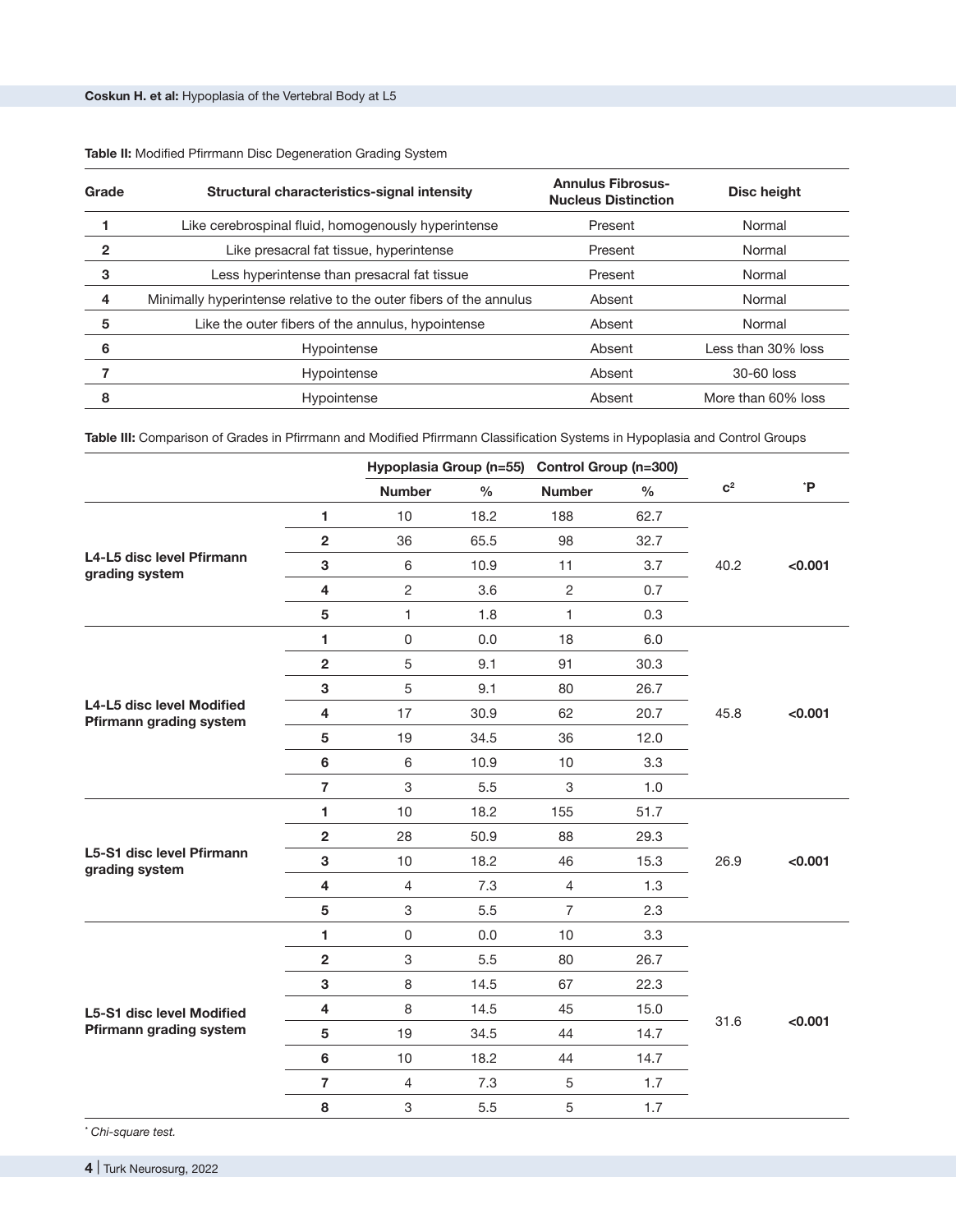|                          |                | Hypoplasia Group (n=55) |               | Control Group (n=300) |      |                |         |
|--------------------------|----------------|-------------------------|---------------|-----------------------|------|----------------|---------|
|                          |                | <b>Number</b>           | $\frac{0}{0}$ | <b>Number</b>         | $\%$ | c <sup>2</sup> | ĩР.     |
| <b>Superior endplate</b> | <b>None</b>    | 36                      | 65.5          | 266                   | 88.7 |                |         |
|                          |                | 0                       | 0.0           | 4                     | 1.3  |                |         |
|                          | $\overline{2}$ | 19                      | 34.5          | 29                    | 9.7  | 25.2           | < 0.001 |
|                          | 3              | 0                       | 0.0           |                       | 0.3  |                |         |
| Inferior endplate        | <b>None</b>    | 30                      | 54.5          | 229                   | 76.3 | 23.2           | < 0.001 |
|                          |                | $\overline{c}$          | 3.6           | 6                     | 2.0  |                |         |
|                          | $\mathbf{2}$   | 22                      | 40.0          | 56                    | 18.7 |                |         |
|                          | 3              |                         | 1.8           | 9                     | 3.0  |                |         |

Table IV: Distribution of Modic Signal Changes in L5 Vertebra Superior and Inferior Endplate from Hypoplasia and Control Group

*\* Chi Square test.*

**Table V:** Comparison of Spondylolysis and Spondylolisthesis Percentages Between the Study Groups

|                          |                | Hypoplasia Group (n=55) |      | Control Group (n=300) |               |                | *P      |
|--------------------------|----------------|-------------------------|------|-----------------------|---------------|----------------|---------|
|                          |                | n                       | %    | n                     | $\frac{0}{0}$ | c <sup>2</sup> |         |
| <b>Spondylolysis</b>     | <b>Absent</b>  | 19                      | 34.5 | 277                   | 92.3          | 112.0          | < 0.001 |
|                          | <b>Present</b> | 36                      | 65.5 | 23                    | 7.7           |                |         |
| <b>Spondylolisthesis</b> | <b>Absent</b>  | 45                      | 81.8 | 292                   | 97.3          | 23.2           | < 0.001 |
|                          | <b>Present</b> | 10                      | 18.2 | 8                     | 2.7           |                |         |

*\* Chi-square test.*



**Figure 3:** Lumbal lateral x-ray and T2 weighted sagittal plane MR images of a 42-year-old male patient; yellow and blue circle spondylolysis.

or short vertebra (21,23,30). Wilms et al. determined hypoplasia by measuring the A-P diameters of the L4 and L5 vertebrae in the midvertebral zone, and the A-P diameter of the S1 vertebra at the superior endplate level on midsagittal MRI images (31). Niggemann et al. detected hypoplasia by taking measurements at the level of the inferior endplate at L5 and the superior endplate of the S1 vertebra (21). Although the two studies adopted different methods for the determination of vertebral hypoplasia, the hypoplastic vertebrae rates were found to be similar. In the present study, the measurements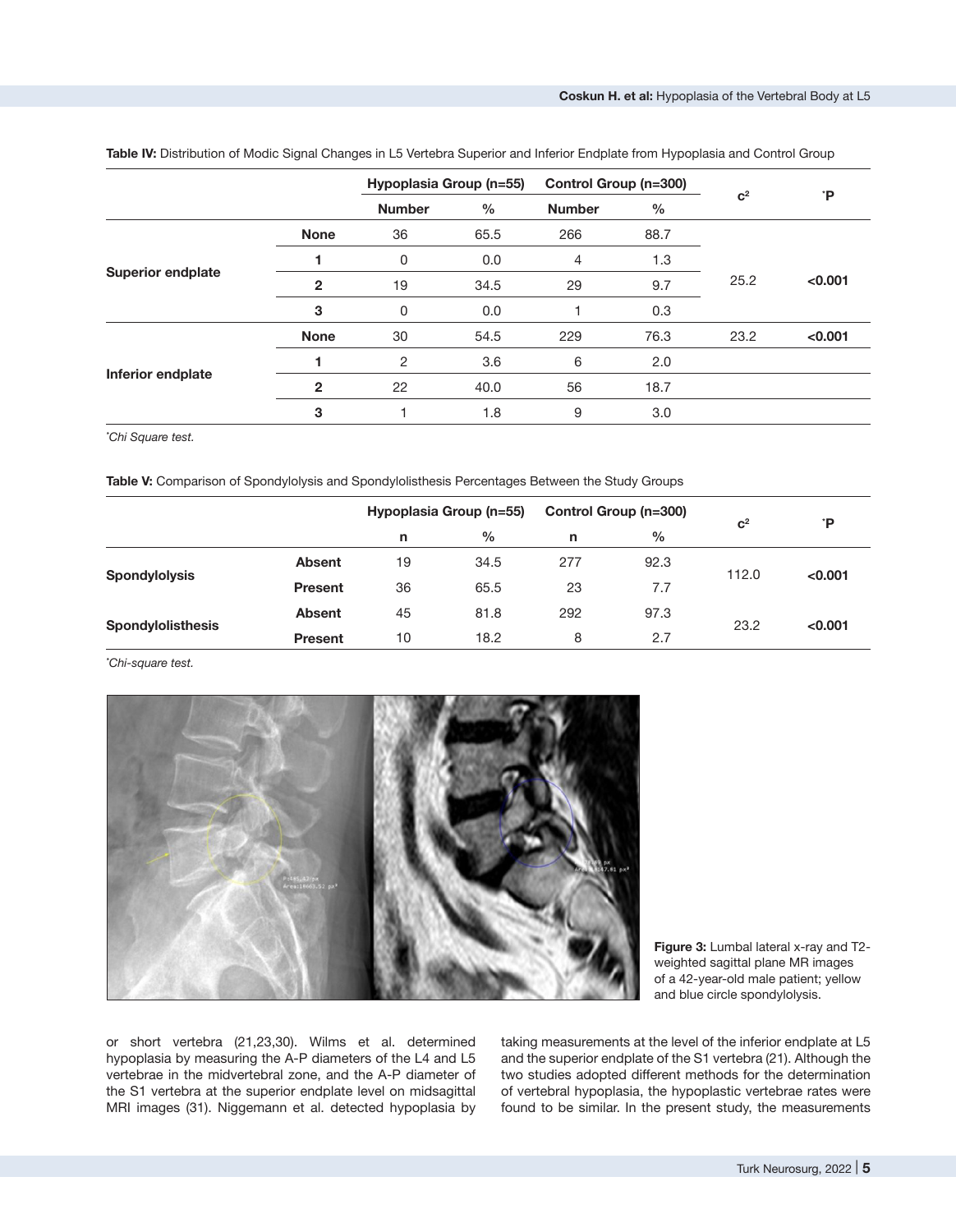were made as described by Wilms et al. at the entrance of the basivertebral vein for the A-P diameters of L4 and L5, and at the midsagittal level of the superior endplate for the A-P diameter of the S1 vertebra. We found the frequency of vertebral body hypoplasia to be 1.8% in the 20-50 years aged population who presented with low back pain, which is similar to the rate reported by Wilms et al.

Different views have been reported in literature on the etiopathogenesis of vertebral body hypoplasia, with different studies interpreting it as hypoplastic dysplasia along with a congenital variant (32), while another suggests that it occurs due to such acquired reasons as radiation trauma (30). It has been stated that vertebral body hypoplasia develops over time as a result of repetitive trauma,while wedging causes spondylolysis in the posterior elements (10,19). Fractures occurring in the pars interarticular is that prevent the normal development of the vertebral body may cause hypoplasia (30). In a study by Wilms et al. involving cases with L5 vertebral body hypoplasia, a thinning of the inferior and posterior intervertebral joints of the peduncle was identified (30). Weakness in the posterior elements can lead to spondylolysis in this patient group. In our study, the rate of spondylolysis was 65.5% in patients with vertebral body hypoplasia, supporting the hypothesis that spondylolysis develops after hypoplasia.

In the vertebrae, wedging increases toward the caudal, and lumbar lordosis thus occurs, andit has been reported that wedging in the vertebral body increases more in cases with spondylolysis at the L5 level (2,21,30). Wiltse suggested that this excessive wedging may be an expression of hypoplastic dysplasia in the vertebral body (32). In the present study, the wedging angle in the L5 vertebral body was found to be significantly higher in the hypoplasia group than in the control group, and so the variation expressed as wedge vertebrae is considered to include also hypoplastic vertebrae. An increased wedging angle also leads to postural disorders in which the vertical tension vector, defined as a hyperlordotic vertebra, passes over the posterior elements (22). The wedging angle being significantly higher in patients with vertebral body hypoplasia in our study supports the view that hypoplasia poses a risk in terms of the degenerative changes that may occur in weak posterior elements and at the pars interarticularis level (20).

It has been shown that abnormal stress or loads in the vertebral endplate lead to histological changes in the adjacent bone marrow, and result in Modic signal changes (1). A Modic type 1 signal change reflects the inflammatory response that occurs with oedema and vascularization. In large cohort studies, it has been stated that type 1 Modic changes are associated with lower back pain (11), and that Modic type 2signal changes are associated with the formation of reactive bone tissue and granulation tissue (26). Modic type 3 signal change, on the other hand, is known to indicate sclerosis in the vertebral endplate (24). It has also been reported that the natural transformation of a type 1 signal change to a type 2 signal change takes two to three years (29). In the present study, evaluations were made based on the Modic signal change observed predominantly in the vertebral endplate.

When the Modic signal changes seen in the superior and inferior endplates of the L5 vertebra were categorized, significant differences were noted between the hypoplasia and control groups (p<0.001). Kim et al. reported the radial pressure per unit area of the vertebral endplate to be higher in patients with vertebral body hypoplasia, and so it is not an unexpected finding that endplate degeneration occurs at a higher rate in patients with hypoplasia as the vertebral body area decreases (13). That said, the presence of more Modic signal changes at the inferior endplate of the L5 vertebra compared to the superior endplate in both the hypoplasia and control groups supports the view that degeneration is more prominent in the L5–S1 segment (12). We believe this situation may be a result of the higher mobility of the L5–S1 segment and the less stabilization in the posterior elements than at the other levels.

Lumbar spondylolysis is characterized by bone defects of the pars interarticularis, and occurs in approximately 6% of the adult population (16). In the present study, a similar rate of 7.7% was recorded in the symptomatic population with a mean age of 37.8 years. The relationship between bilateral spondylolysis and vertebral body hypoplasia at the L5 vertebra was first demonstrated in 1979 in a study based on conventional radiographs (7). Wilms et al. stated hypoplasia of the L5 vertebral body to be a common finding in patients with bilateral spondylolysis,and that there was no real shift in some of the cases evaluated as spondylolisthesis, using the term pseudospondylolisthesis to refer to this group (30). Niggemann et al. reported vertebral body hypoplasia being detected at a rate of approximately 42% in patients with isthmic spondylolisthesis (21). In the present study, among those with vertebral body hypoplasia, the frequency of spondylolysis was found to be 65.5%, and the frequency of spondylolisthesis was 18.5%. When compared to the normal population with lower back pain, a significant increase in the frequency of spondylolysis and spondylolisthesis was noted in patients with vertebral body hypoplasia.

Posterior intervertebral joint degeneration is a leading cause of back pain, especially in the elderly. Posterior intervertebral joint osteoarthritis classically includes both degenerative and proliferative features, such as a narrowing of the joint space, subarticular bone erosion, subchondral cysts, osteophyte formation and hypertrophy of the articular appendage. Early changes in degeneration begin in the articular cartilage, synovium and capsule, while in later stages the subchondral bone and joint space are affected (18). The capsule of each posterior intervertebral joint is richly innervated by the dorsal rami of the spinal nerve roots originating in adjacent levels (6). Changes due to degeneration lead to tension in the capsule and a narrowing of the joint space, resulting in pain. Butler et al. reported the prevalence of osteoarthritis in the posterior intervertebral joint to be 21% in the patient group with back pain, while Fujiwara et al. reported that osteoarthritis findings were observed at a rate of 38% in the case group (5,8,28). In the present study, grade 1–3 joint degeneration in the posterior intervertebral joints at the level of the L4–L5 vertebrae was found to be 32% on the right side and 28% on the left side in a symptomatic population with a mean age of 37 (20–50) years.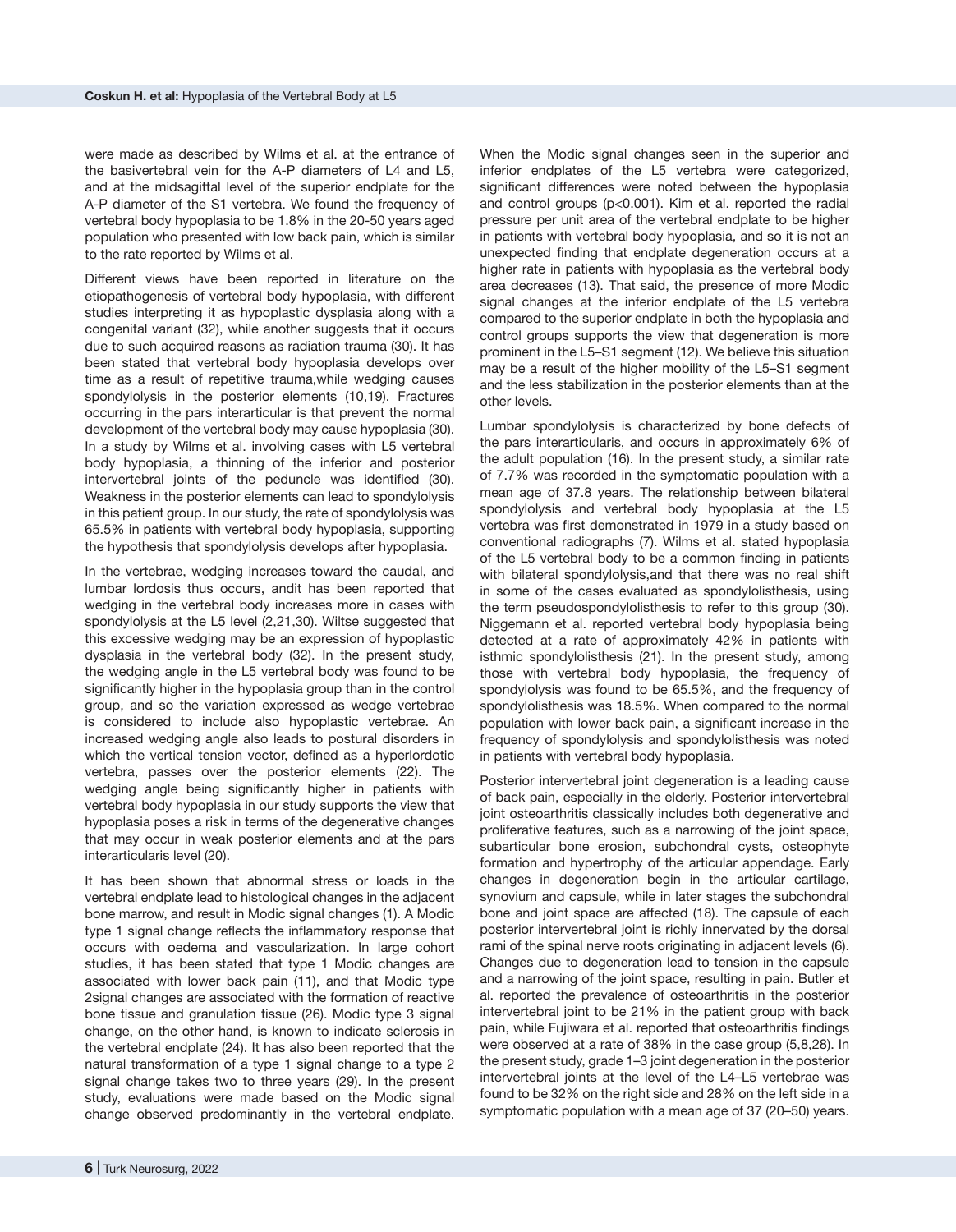In the case group with vertebral body hypoplasia, which has been shown to be a predisposing factor for disc degeneration, this rate was found to be 74.5% on the right side and 70.1% on the left side. In the group with hypoplasia, degeneration in the posterior intervertebral joint was found to be significantly higher than in the control group, as would be expected.

MRI has limitations in detecting spondylolysis when compared to CT and radiography, although it has been suggested that secondary MRI findings, such as epidural fat interposition and reactive bone marrow signal changes, as well as increased imaging quality, can result in a higher sensitivity in the detection of spondylolysis using this imaging modality (27). In the present study, an evaluation was performed involving the correlation of the MRI, radiography and CT findings. It is difficult to detect early changes in posterior intervertebral joint osteoarthritis, such as minor chondral changes and synovial inflammation, on routine MRI, and this imaging method also has limitations in determining the severity of osteoarthritis due to the partial volume effect and the chemical shift artefact.

# █ **CONCLUSION**

Vertebral body hypoplasia is a predisposing factor for disc degeneration, posterior intervertebral joint osteoarthritis and endplate degeneration, and patients with vertebral body hypoplasia are more likely to develop spondylolysis and spondylolisthesis.

#### **E** AUTHORSHIP CONTRIBUTION

**Study conception and design:** HC, AT, HK

**Data collection:** HC, HK, VK

**Analysis and interpretation of results:** HC, AT, HK

**Draft manuscript preparation:** HC, HK

**Critical revision of the article:** AT, VK

All authors (HC, AT, HK, VK) reviewed the results and approved the final version of the manuscript.

# █ **REFERENCES**

- 1. Adams MA, Dolan P: Recent advances in lumbar spinal mechanics and their clinical significance. Clin Biomech10:3-19, 1995
- 2. Been E, Li L, Hunter DJ, Kalichman L: Geometry of the vertebral bodies and the intervertebral discs in lumbar segments adjacent to spondylolysis and spondylolisthesis: Pilot study. European Spine Journal 20:1159-1165, 2011
- 3. Berry JL, Moran JM, Berg WS, Steffee AD: A morphometric study of human lumbar and selected thoracic vertebrae. Spine (Phila Pa 1976) 12:362-367, 1987
- 4. Bogduk N: Clinical and Radiological Anatomy of the Lumbar Spine, Chapter:1-5-12, 5th ed. Churchill Livingstone, 2012
- 5. Butler D, Trafimow JH, Andersson GBJ, McNeil TW, Huckman MS: Discs degenerate before facets. Spine 15:111-1113, 1990
- 6. Destouet JM, Gilula LA, Murphy WA, Monsees B: Lumbar facet joint injection: Indication, technique, clinical correlation, and preliminary results. Radiology 145:321-325, 1982
- 7. Frank DF, Miller JE: Hypoplasia of the lumbar vertebral body simulating spondylolisthesis. Radiology 133:59-60, 1979
- 8. Fujiwara A, Tamai K, Yamato M, An HS, Yoshida H, Saotome K, Kurihashi A: The relationship between facet joint osteoarthritis and disc degeneration of the lumbar spine: An MRI study. Eur Spine J 8:396-401, 1999
- 9. Griffith JF, Wang YX, Antonio GE, Choi KC, Yu A, Ahuja AT, Leung PC: Modified Pfirrmann grading system for lumbar intervertebral disc degeneration. Spine (Phila Pa 1976) 32(24):E708-712, 2007
- 10. Ikata T, Miyake R, Katoh S, Morita T, Murase M: Pathogenesis of sports-related spondylolisthesis in adolescents. Radiographic and magnetic resonance imaging study. Am J Sports Med 24:94-98, 1996
- 11. Jensen RK, Leboeuf-Yde C, Wedderkopp N, Sorensen JS, Jensen TS, Manniche C. Is the development of Modic changes associated with clinical symptoms? A 14-month cohort study with MRI. Eur Spine J 21:2271-2279, 2012
- 12. Kelsey JL, White AA: Epidemiology and impact on low back pain. Spine 5:133-142, 1980
- 13. Kim KY, Kim YT, Lee CS, Shin ML: MRI classification of lumbar herniated intervertebral disc. Orthopedics 15:493- 497, 1992
- 14. Kim SK, Lee SR, Moon WJ, Park DW, Hahm CK: Regional disc change in segmental hypoplasia of the lumbosacral vertebral bodies. J Korean Radiol Soc 43:25-30, 2000
- 15. Krueger EC, Perry JO, Wu Y, Haughton VM: Changes in T2 relaxation times associated with maturation of the human intervertebral disk. AJNR Am J Neuroradiol 28:1237-1241, 2007
- 16. Micheli LJ, Wood R: Back pain in young athletes: Significant di Verences from adults in causes and patterns. Arch Pediatr Adolesc Med 149:15-18, 1995
- 17. Modic MT, Steinberg PM, Ross JS, Masaryk TJ, Carter JR: Degenerative disk disease: Assessment of changes in vertebral body marrow with MR imaging. Radiology 166:193- 199, 1988
- 18. Moore RJR, Crotti TNT, Vernon-Roberts B: Osteoarthrosis of the facet joints resulting from annular rim lesions in sheep lumbar discs. Spine (Phila Pa 1976) 24:519-525, 1999
- 19. Morita T, Ikata T, Katoh S, Miyake R: Lumbar spondylolysis in children ans adolescents. J Bone Joint Surg Br 77:620-625, 1995
- 20. Murtagh RD, Quencer RM, Uribe J: Pelvic evaluation in thoracolumbar corrective spine surgery: How I do it. Radiology 278:646-656, 2016
- 21. Niggemann P, Kuchta J, Grosskurth D, Beyer HK, Hoeffer J, Delank KS: Spondylolysis and isthmic spondylolisthesis: Impact of vertebral hypoplasia on the use of the Meyerding classification. Br J Radiol 85:358-362, 2012
- 22. Oner E, Yildiz KH, Erok B: The role of the wedge vertebra, short vertebral body, Multifidus muscle atrophy in Isthmic Spondylolisthesis; an MRI study. Okmeydani Tip Derg 32:140-145, 2016